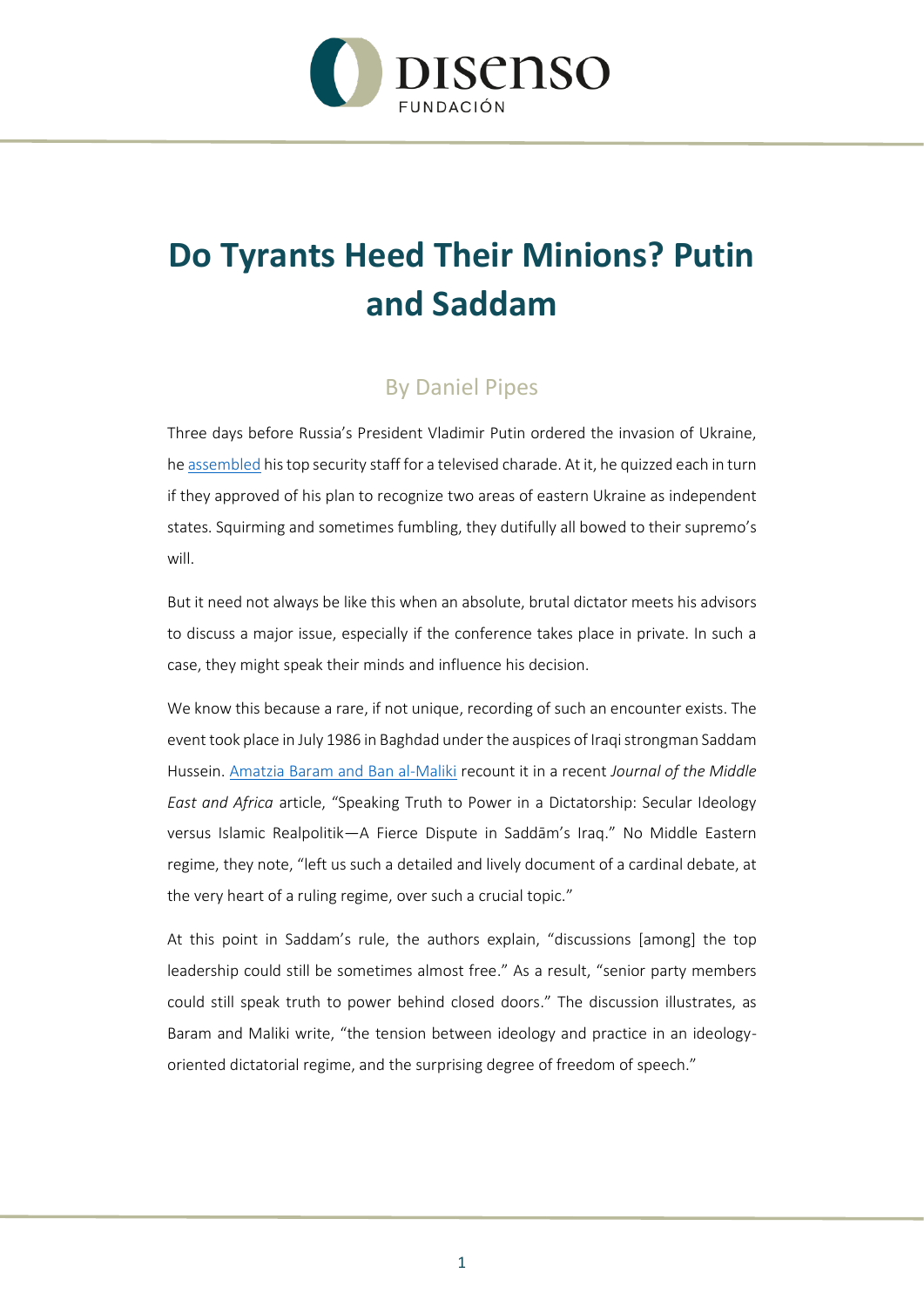

The issue at hand was a fundamental one. The Ba'th party, in whose name Saddam ruled, insisted on secularism in public life. But by 1986, Islamism had won such wide support that Saddam felt an urgent need to address this challenge by launching a dialogue with the Muslim Brotherhood (MB) in Egypt and Sudan. He convened the 1½ hour-long meeting for his aides to endorse this shift. The presence of an aged Michel Aflaq, a Christian co-founder of the Ba'th party, made the discussion the more delicate. Aflaq, who carried nominal power and real prestige, of course wanted secularism to remain dominant.

The event's high moment of drama came after Saddam had explained his proposed initiative with the MB. At that point, Tariq Aziz, his Christian foreign minister, joined the discussion. Aziz heard arguments agreeing with Saddam but was unaware that Saddam himself had earlier raised the idea of dialogue. So, Aziz blithely jumped in, devoting a 14-minute-tirade to arguing against such a shift. He even deployed the ultimate rhetorical weapon, quoting Saddam's words, to inveigh against accommodation: "Comrade Saddam had talked clearly …."

The authors report:

Except for a brief, four-second interruption, no one said a word as he went on. The participants were frozen in disbelief and fear as they must have understood that Aziz did not know that he was attacking the boss. They were also aware of Saddam's finely-honed sense of honor: opposing him in such a forum was risky to say the least. … Aziz might easily make a dangerous mistake. How far would he go?

Remarkably, Saddam responded to this disagreement not by shooting Aziz on the spot but by deferring to him and his two allies (one of them being Aflaq). As Baram and Maliki explain: "Eventually, the three oppositionists forced Saddam to compromise. … with Aziz's assault on his proposal, Saddam realized that the discussion had entered a potentially perilous phase. He understood that if he